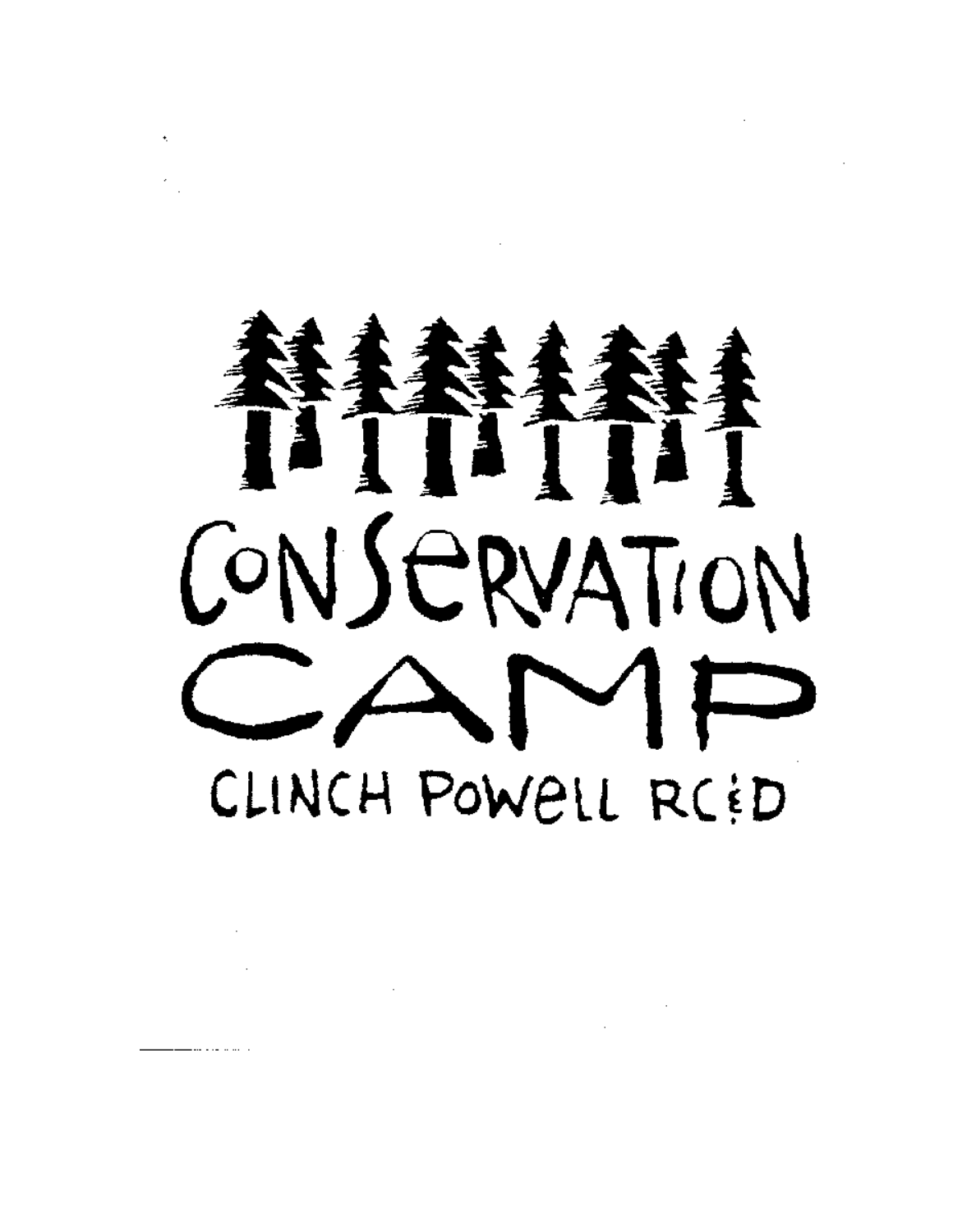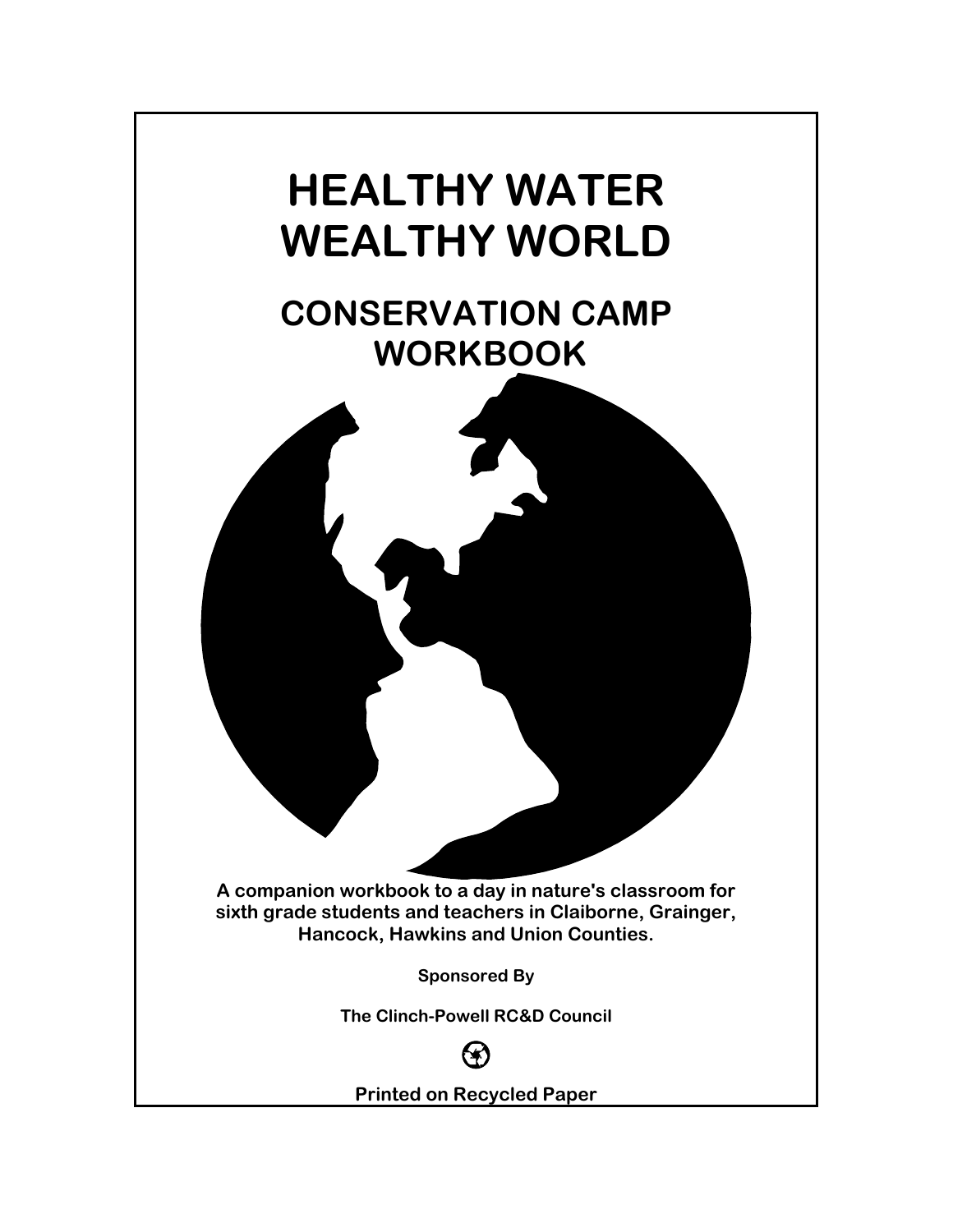# **CLINCH-POWELL RC&D COUNCIL ENVIRONMENTAL EDUCATION PROGRAM**

**Route 2, Highway 11-W P O BOX 379 RUTLEDGE, TN 37861** 

**(865) 828-5927** 

**We wish to extend sincere thanks to the following groups and individuals for their invaluable help in making the Camps possible.** 

**AppalachiaCARES / AmeriCorps Claiborne County Board of Education Claiborne County Soil Conservation District Clinch River Market Cumberland Mountain Research Center - Lincoln Memorial University East Tennessee Foundation Grainger County Ambulance Service Grainger County Board of Education Grainger County Government Grainger County Sheriff's Department Grainger County Soil Conservation District Grassy Creek Wildlife Foundation Hancock County Board of Education Hancock County Soil Conservation District Hawkins County Board of Education Hawkins County Government Hawkins County Soil Conservation District Partners for Clean Communities Regional Keep America Beautiful System Tennessee Department of Environment and Conservation - Division of Water Pollution Control Tennessee Department of Agriculture - Division of Forestry & Nonpoint Source Program Tennessee Department of Education Tennessee Highway Patrol Tennessee Litter Grant Program Tennessee Valley Authority Tennessee Wildlife Resources Agency The Nature Conservancy Union County Board of Education Union County Soil Conservation District USDA Natural Resources Conservation Services UT Extension Service** 

#### **This project is funded (in part) under an agreement with Tennessee Department of Environment and Conservation, Nonpoint Source Program and the US Environmental Protection Agency**

**"The Clinch-Powell RC&D prohibits discrimination in its programs on the basis or race color, national orig n, sex, religion, age, disabi ty, political beliefs and marital or famial status. (Not all i liprohibited biases apply to all programs). Persons with disabilities who require alternative means for communication of program information (Braille, large print, audiotape, etc.) should contact the USDA Office of Communications at (202)720-5881 (voice) or (202)720-7808 (TDD). To file a complaint, write the Secretary of Agriculture, U.S. Department of Agriculture, Washington D.C. 20250, or call (202)720-7327 (voice) or (202)720-1127 (TDD.) USDA is an equal employment opportunity employer."**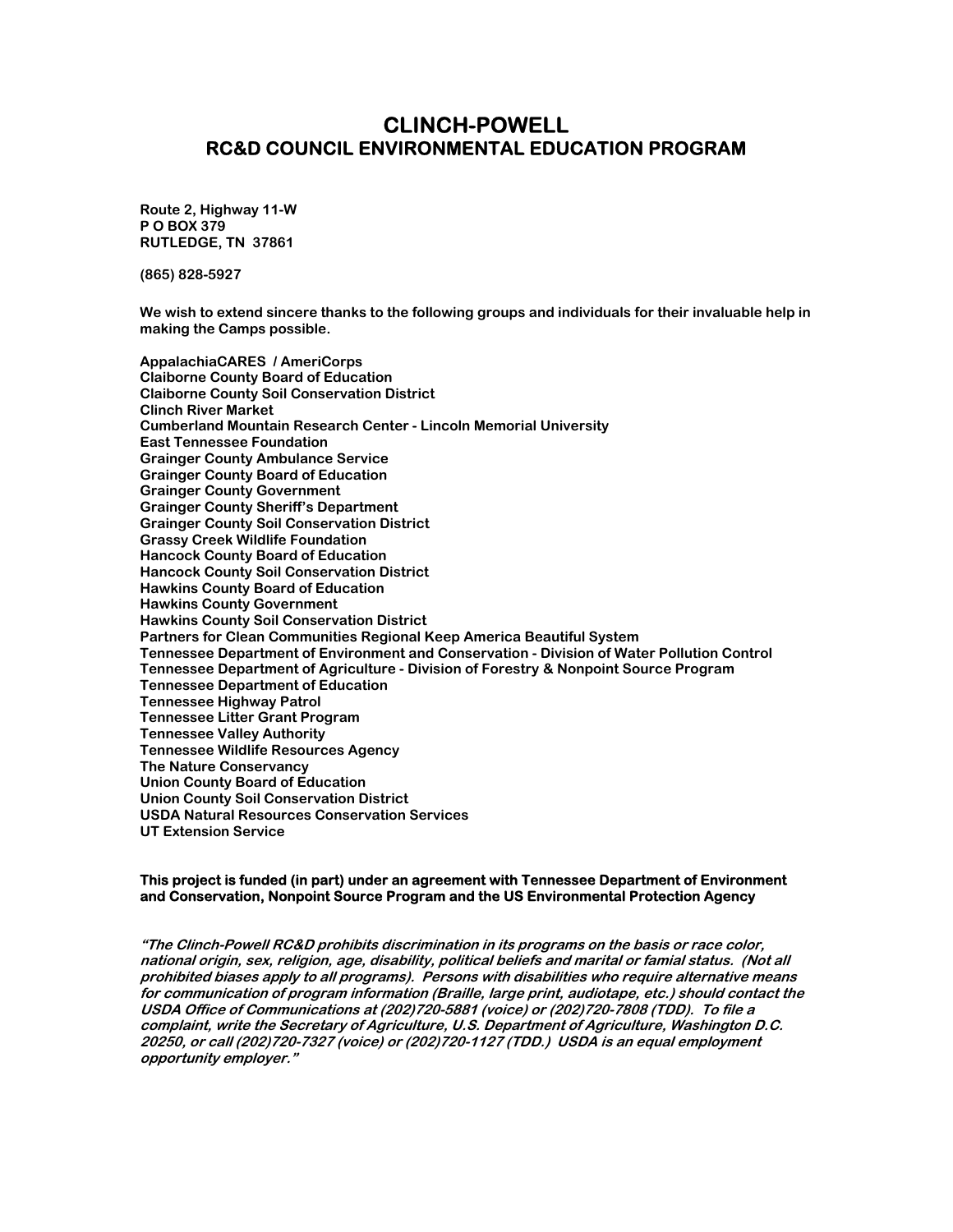### HEALTHY WATER, WEALTHY WORLD **CONSERVATION CAMP WORKBOOK**

#### **TABLE OF CONTENTS**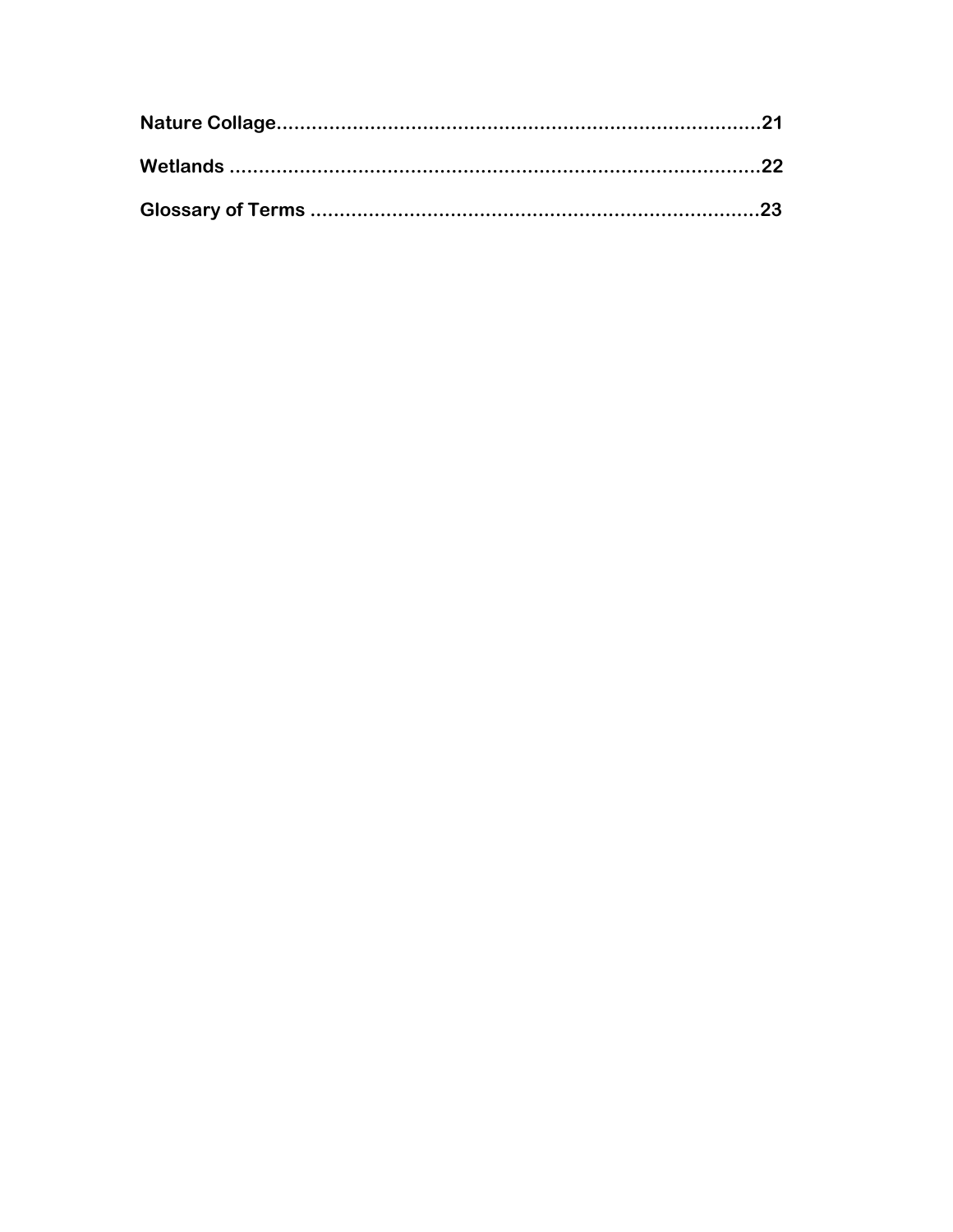### **FISHY WHO'S WHO**

# **STUDY QUESTIONS AND ANSWERS**

#### 1. **Name 5 species of fish that are important to the rivers in your area.**

Rock bass, Channel catfish, Smallmouth bass, Redbreast sunfish, Darters, Walleye, Crappie, Brook trout, Minnows, etc.

#### **2. Why are these fish important?**

They all play important roles in the aquatic ecosystem.

#### **3. What dangers are facing the aquatic life in the Clinch and Powell Rivers?**

 Point source pollution, nonpoint source pollution, increasing pressures from development, loss of riparian zones, soil erosion, fertilizers, manure, sewage, waste oil, coal mine silt and acids, pesticides and channeling, dredging and dams.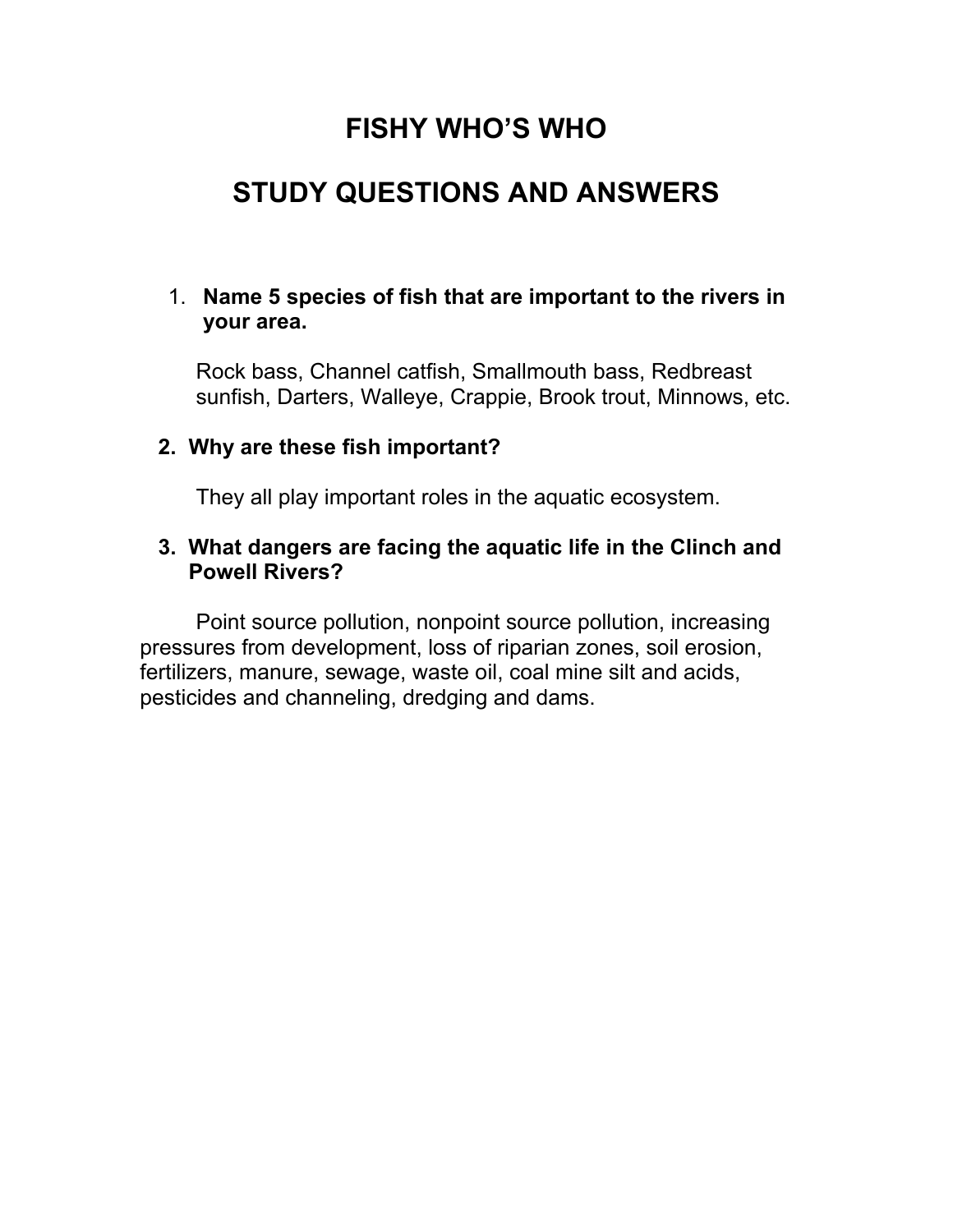### **RIPARIAN RETREAT**

# **STUDY QUESTIONS AND ANSWERS**

#### 2. **List 10 things you would expect to find in the riparian areas of the Clinch or Powell River.**

 Grass, gravel, trees, nests, scrubs, small animals, flowering plants, leaf litter, soil, water plants, etc.

#### **3. What are some other words you know that are used to describe riparian areas?**

Streambank, brush, greenway, forest, thicket, etc.

#### **3. Name 4 animals that you would expect to find in a riparian area.**

 Song birds, quail, insects, deer, different kinds of burrowing animals.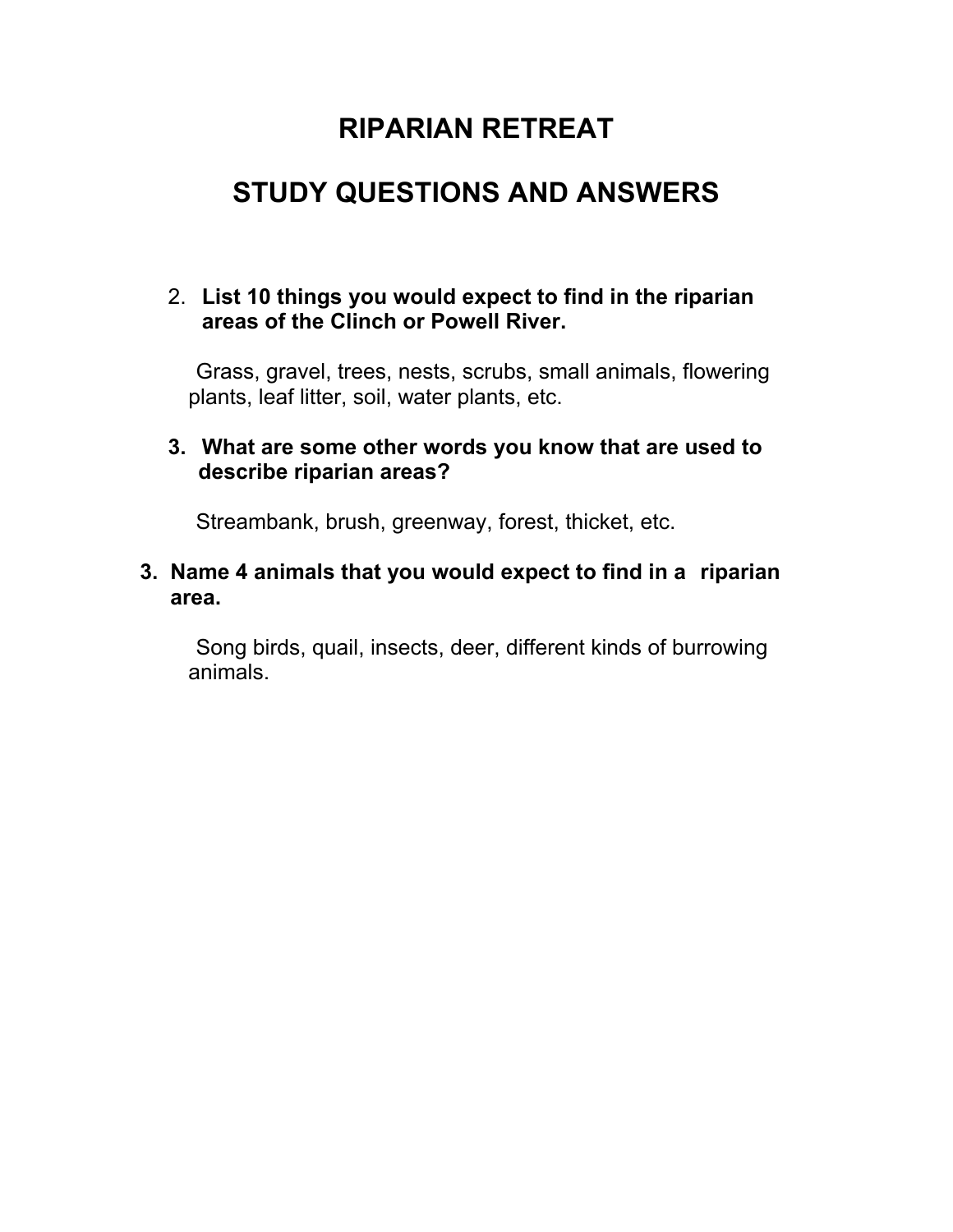### **WATER CHECK-UP**

# **STUDY QUESTIONS AND ANSWERS**

#### **1. What is water pollution?**

 Water pollution comes in many forms. A simple explanation of water pollution is any foreign substance in water that does not naturally occur there. Water pollution can be trash, pesticides, urban runoff, sediment, manure, etc.

#### **2. Name as many kinds of water pollution as you can.**

See above.

#### **3. How are aquatic invertebrates indicators of water quality?**

 Aquatic invertebrates are like any other living organism. They have physiological needs that must be met in order to survive. Many aquatic invertebrates are more tolerant of changes in their environment, making them more tolerant of pollution. Biologists who are familiar with aquatic invertebrates can assess water quality by what lives in a stream or river.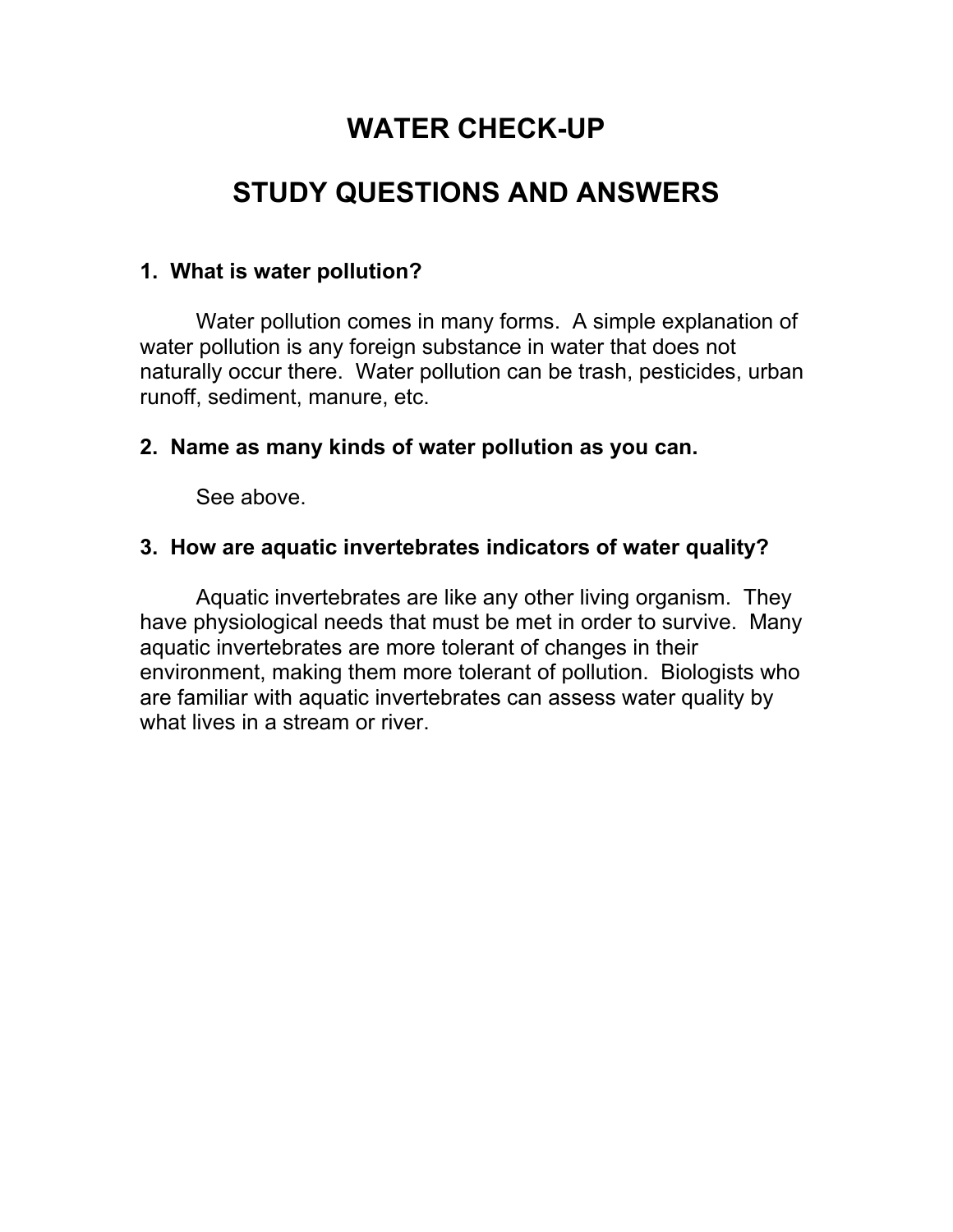### **WATER AND WILDLIFE HABITAT**

# **STUDY QUESTIONS AND ANSWERS**

#### **1. What are some specific examples of pollutants?**

Sewage, industrial waste, construction, solid waste, agriculture, household chemicals.

#### **2. What determines the population of a species of wildlife in a given area?**

 Food, water and habitat. The most limiting one of these three factors will determine the number of a specific species of animal in a given area.

#### **3. How could a predatory animal be poisoned by contaminates found in the mud at the bottom of a lake?**

 Fish or other aquatic animals pick up the pollutants from the bottom. If a predatory animal has a diet of contaminated fish, they may be poisoned.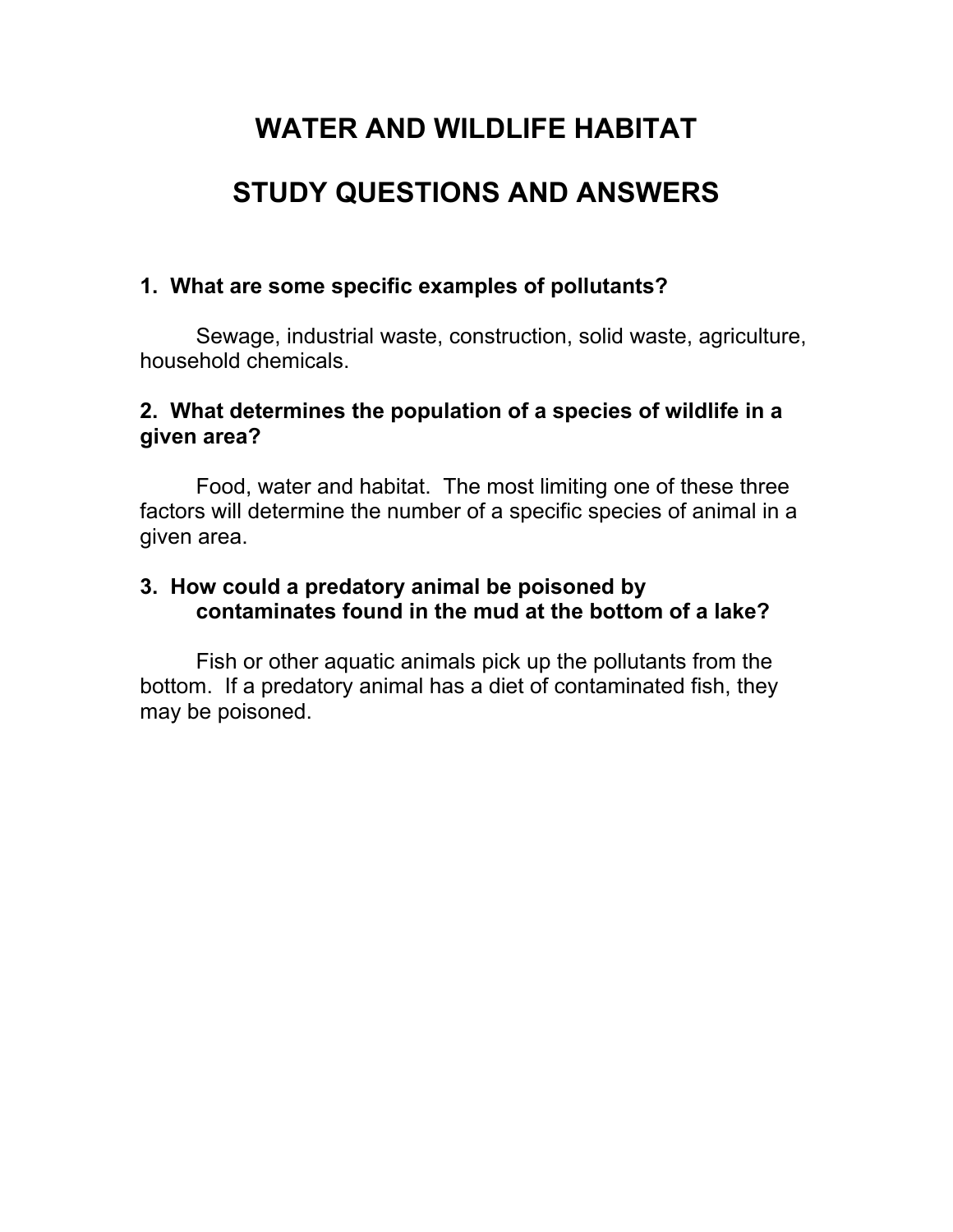### **WATCH OUT FOR WILDLIFE**

# **STUDY QUESTIONS AND ANSWERS**

#### **1. Can you list 3 avian species that are affected by polluted water?**

Great blue heron, Mallard ducks, Osprey

#### **2. How many pollution hazards can you name that harm our avian species?**

 Trash, industrial dumping, farm run-off, construction, dioxins from paper mills, etc.

#### **3. Why is it important to try to save the threatened and endangered avian species which use wetlands and marshes?**

Every creature is important to the entire ecosystem of the earth. Some control overpopulation of others, control sick and diseased prey, help keep water clean, etc.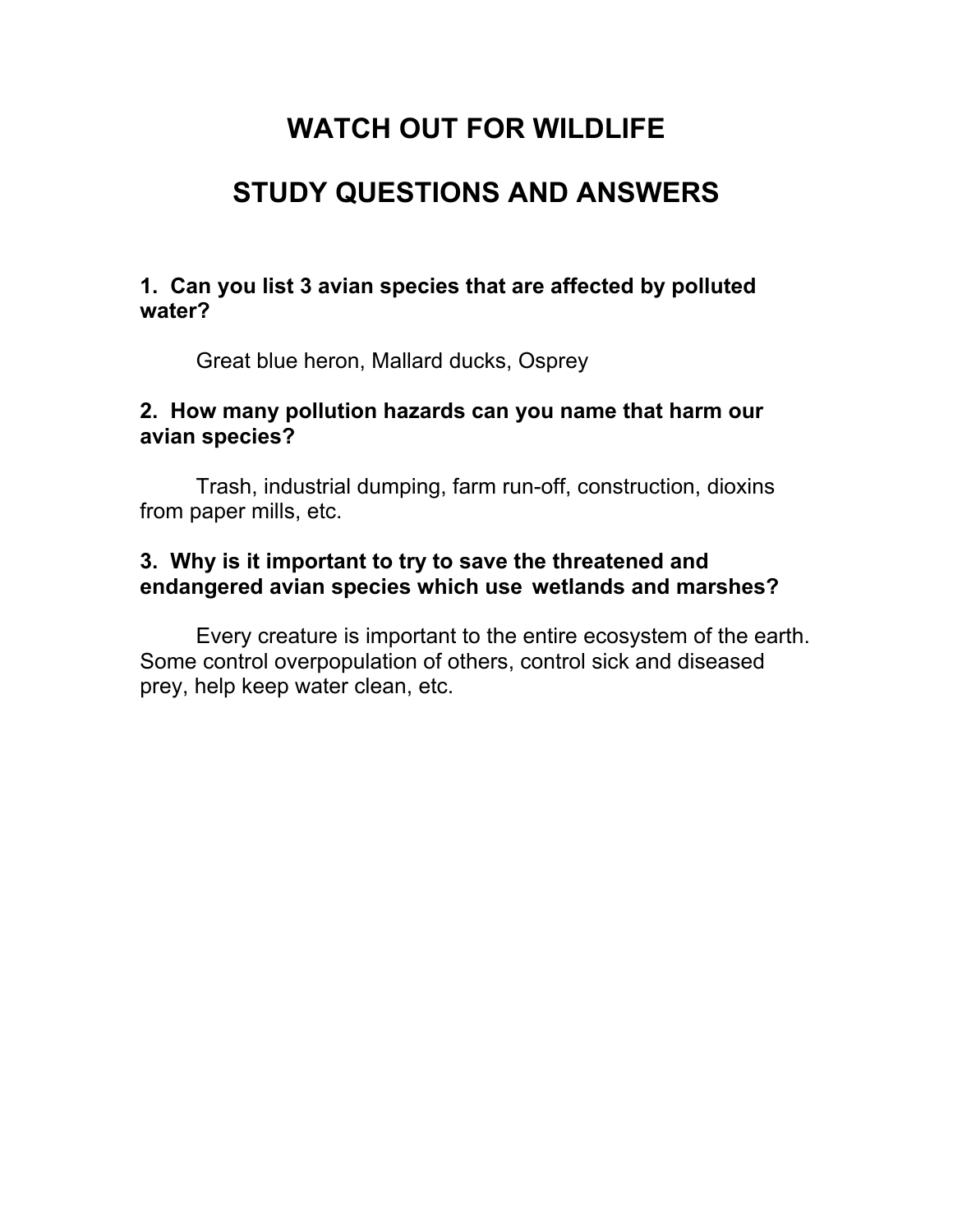### **SOIL AND WATER**

# **STUDY QUESTIONS AND ANSWERS**

#### **1. How does soil affect how much water recharges the groundwater supply?**

Different types and textures of soil have different porosity and percolation rates. They let water ooze down through them at different rates.

#### **2. How do soils purify water?**

 They act like filters. Impurities in the water attach to the soil particles as they move through the soil.

#### **3. Which general type of soil do you think will have the most serious erosion problem?**

Silt.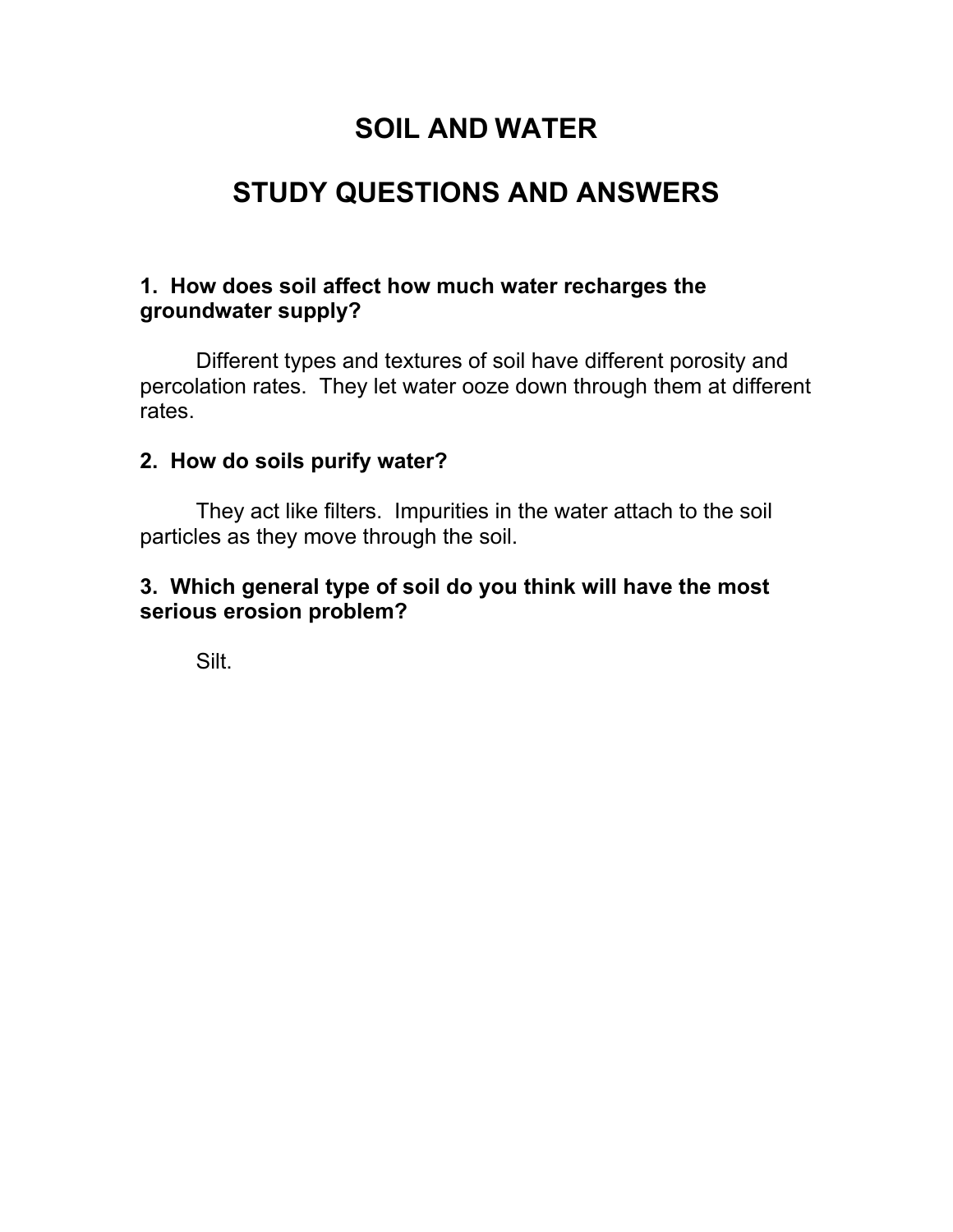### **WHERE DOES YOUR WATER FLOW?**

# **STUDY QUESTIONS AND ANSWERS**

#### **1. What are some of the major and minor watersheds in which you live?**

 Clinch and Powell River watersheds Holston River watershed Any creek or tributary of these watersheds

#### **2. How can a forest store water?**

 In trees, in the soil, in the leaf litter, in the caves, in the underlying parent (rock) material.

#### **3. Can the unchecked force of water be detrimental to ecosystems and populations of plants or animals?**

 Yes, but too much or too little water can drastically change the habitat.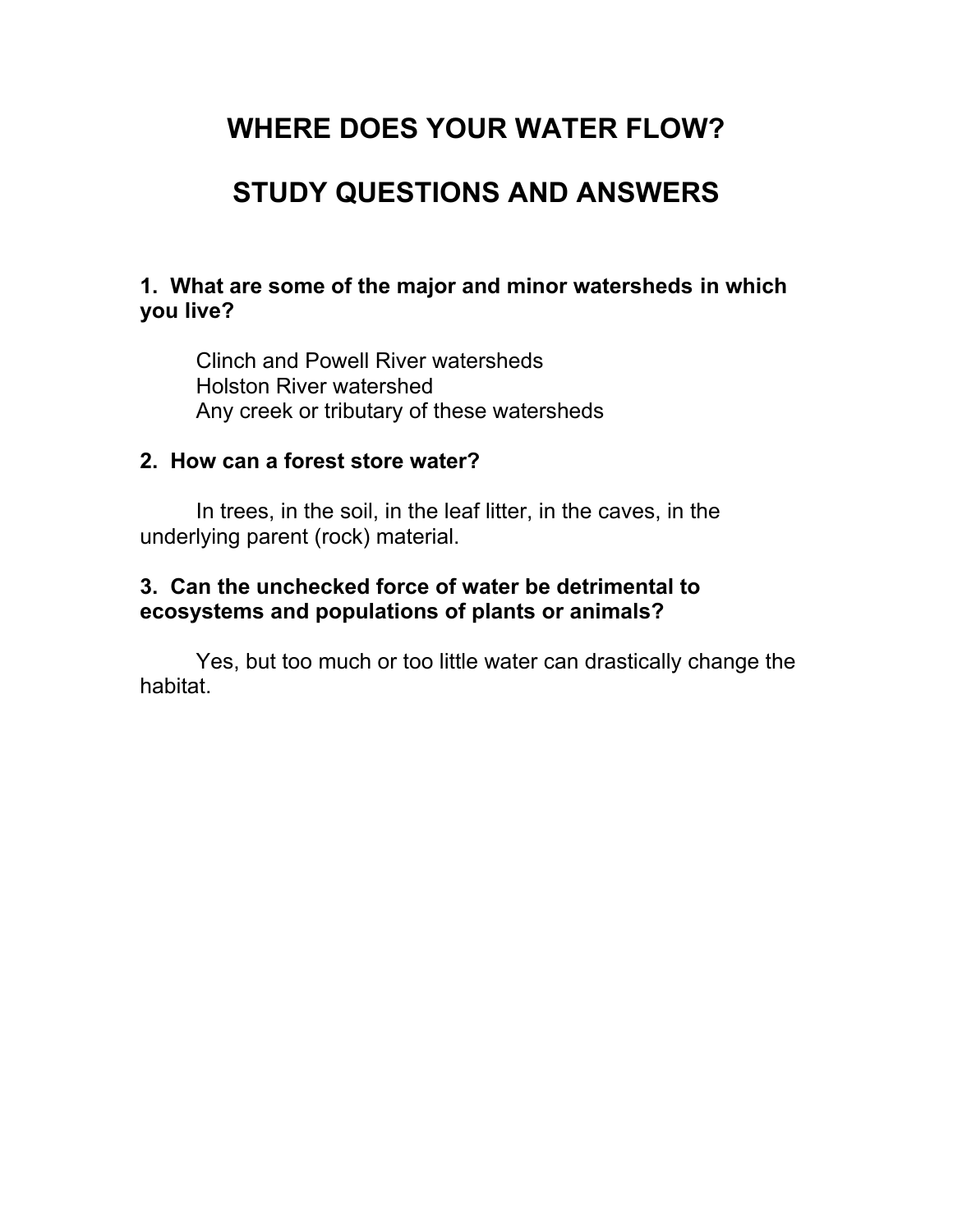### **PIGTOES AND HEELSPLITTERS**

### **STUDY QUESTIONS AND ANSWERS**

#### **1. Why is it a good sign for wildlife and people if there are mussels in the river?**

This means that the water is clean.

#### **2. Why is it important to take care of the non-game fish species in the river?**

 Loosing fish can upset the ecosystem of the river and cause many animals to die or become extinct.

#### **3. What are some of the threats to the mussels and what can we do to protect them?**

Silt and sediment in the water, pollution, solid waste, pesticides.

Use conservation farming techniques, do not throw trash into the river, do not dump oil into the water.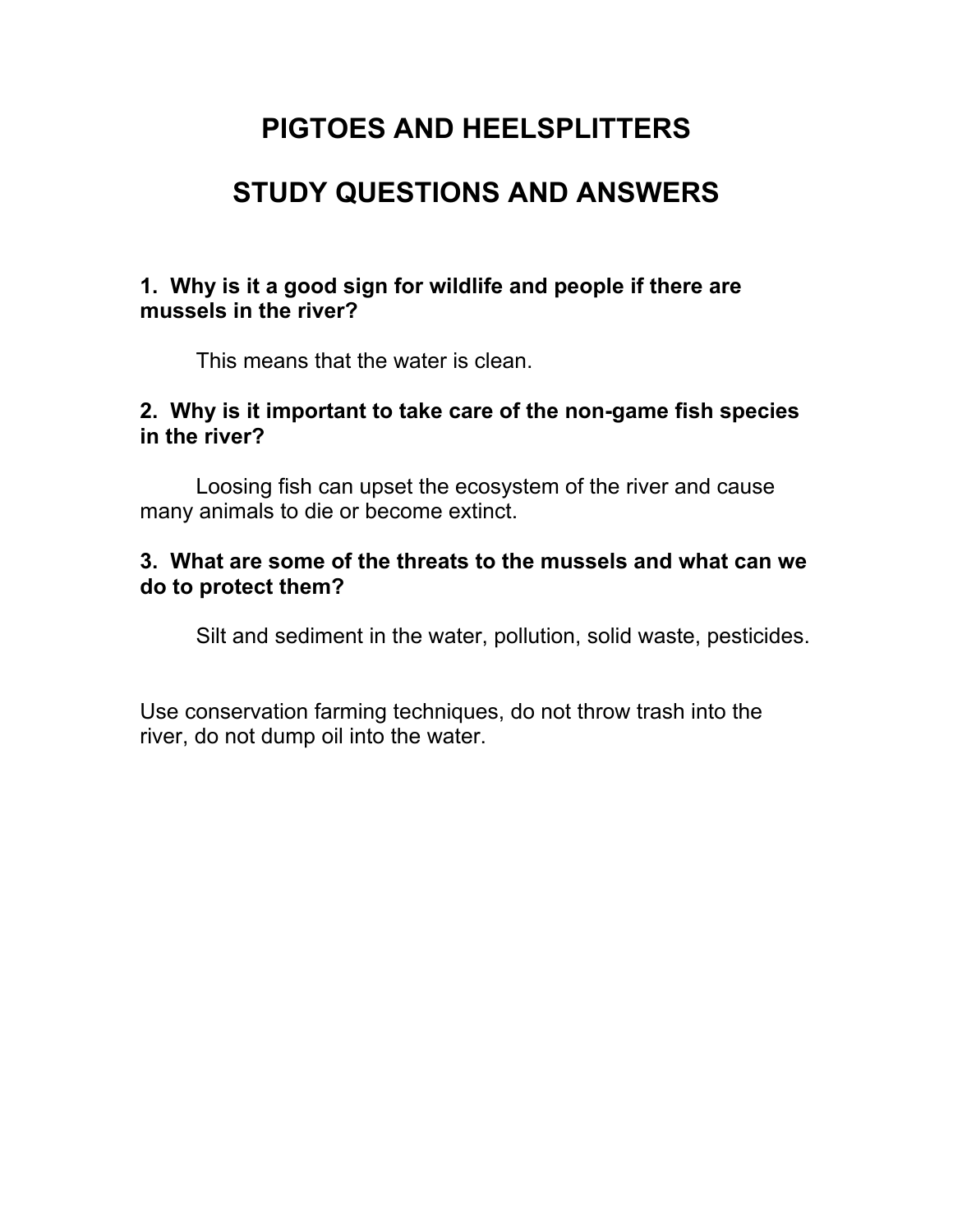### **THERE ARE NO WEEDS!**

# **STUDY QUESTIONS AND ANSWERS**

#### **1. Name 5 wildflowers sometimes considered to be weeds.**

Dandelion, Jimsonweed, Chickweed, Asters, Blackberry, etc.

#### **2. What precaution should one take before considering a plant as an herb?**

Proper identification and clean, chemical-free habitat.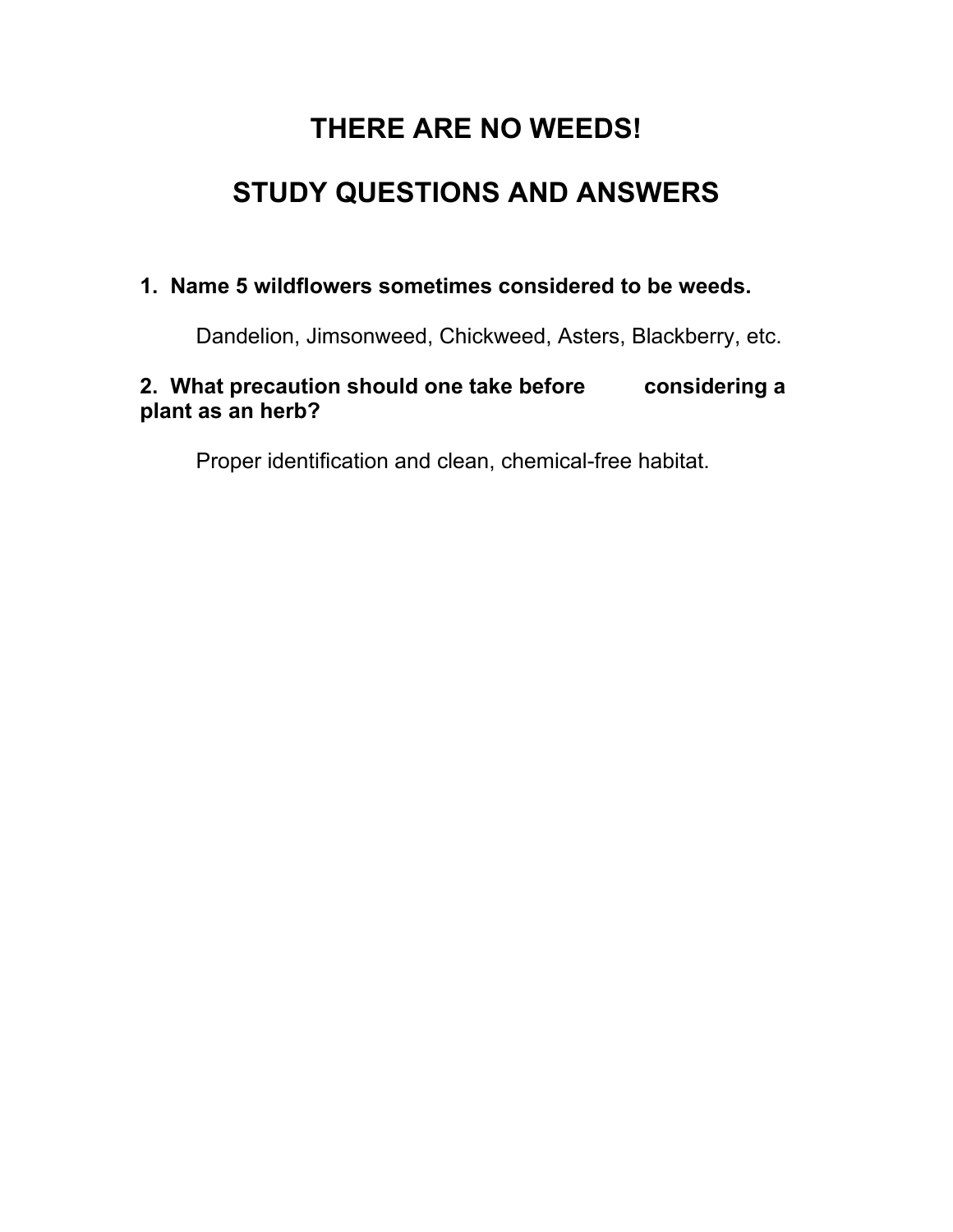### **CONSERVATION FARMING**

# **STUDY QUESTIONS AND ANSWERS**

#### **1. Name a good conservation farmer you know.**

Individual answers.

#### **2. Which conservation practices does that farmer use?**

Individual answers.

#### **3. Name 3 advantages of conservation farming.**

 Protect natural resources. Improved water quality. Can save the farmer money in the long run.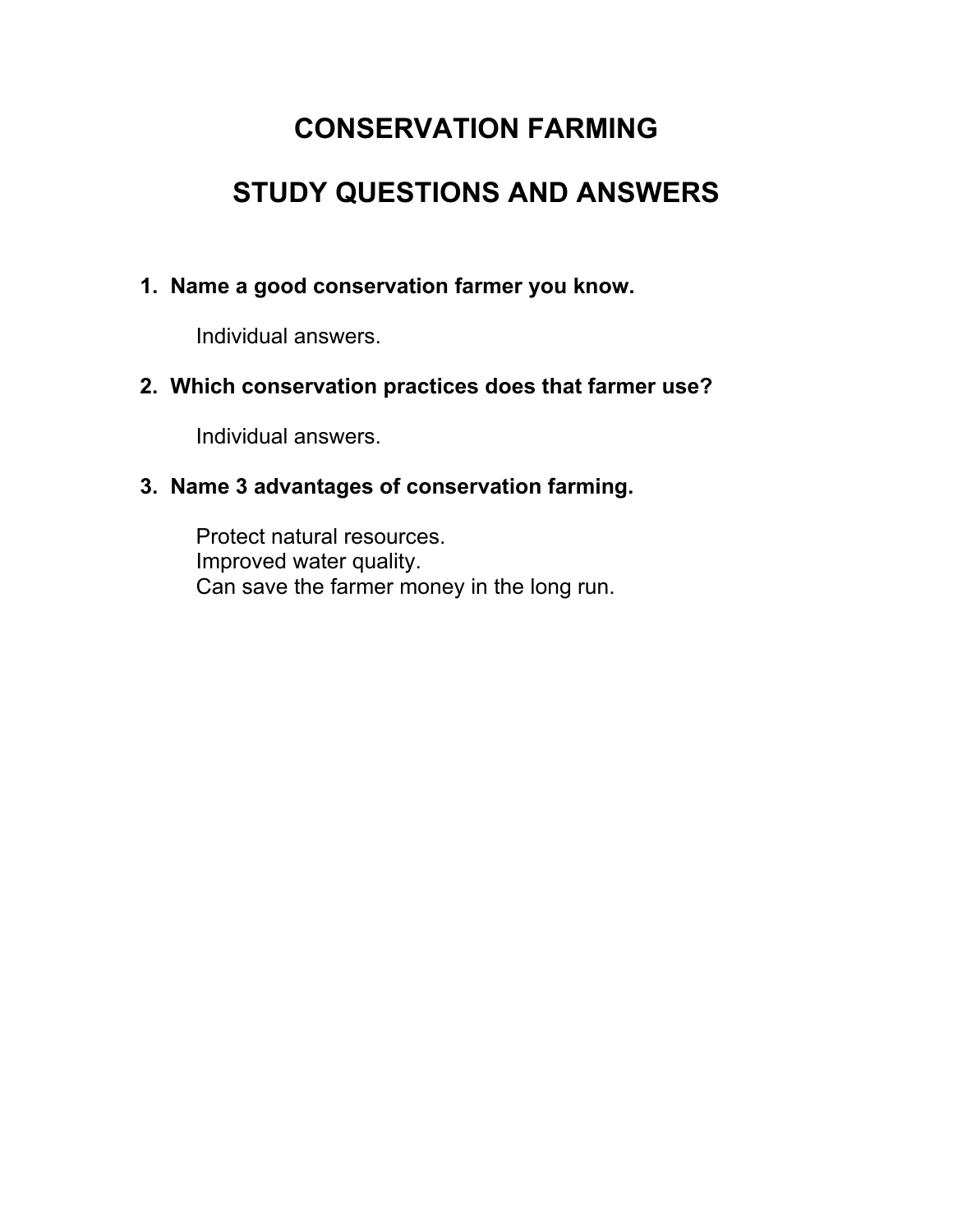# **LITTER BUG BLUES**

# **STUDY QUESTIONS AND ANSWERS**

#### **1. Name 5 things you can start recycling in your home.**

Aluminum cans, paper, glass, newspaper, plastics, cardboard, steel food cans.

#### **2. How do we reduce the amount of garbage we produce?**

 Do not buy products that have excessive packaging. Buy only what you need. Repair things rather than buy new ones. Recycle.

#### **3. How does it help the environment to reuse or recycle things?**

 Make less garbage. Use less of our non-renewable natural resources.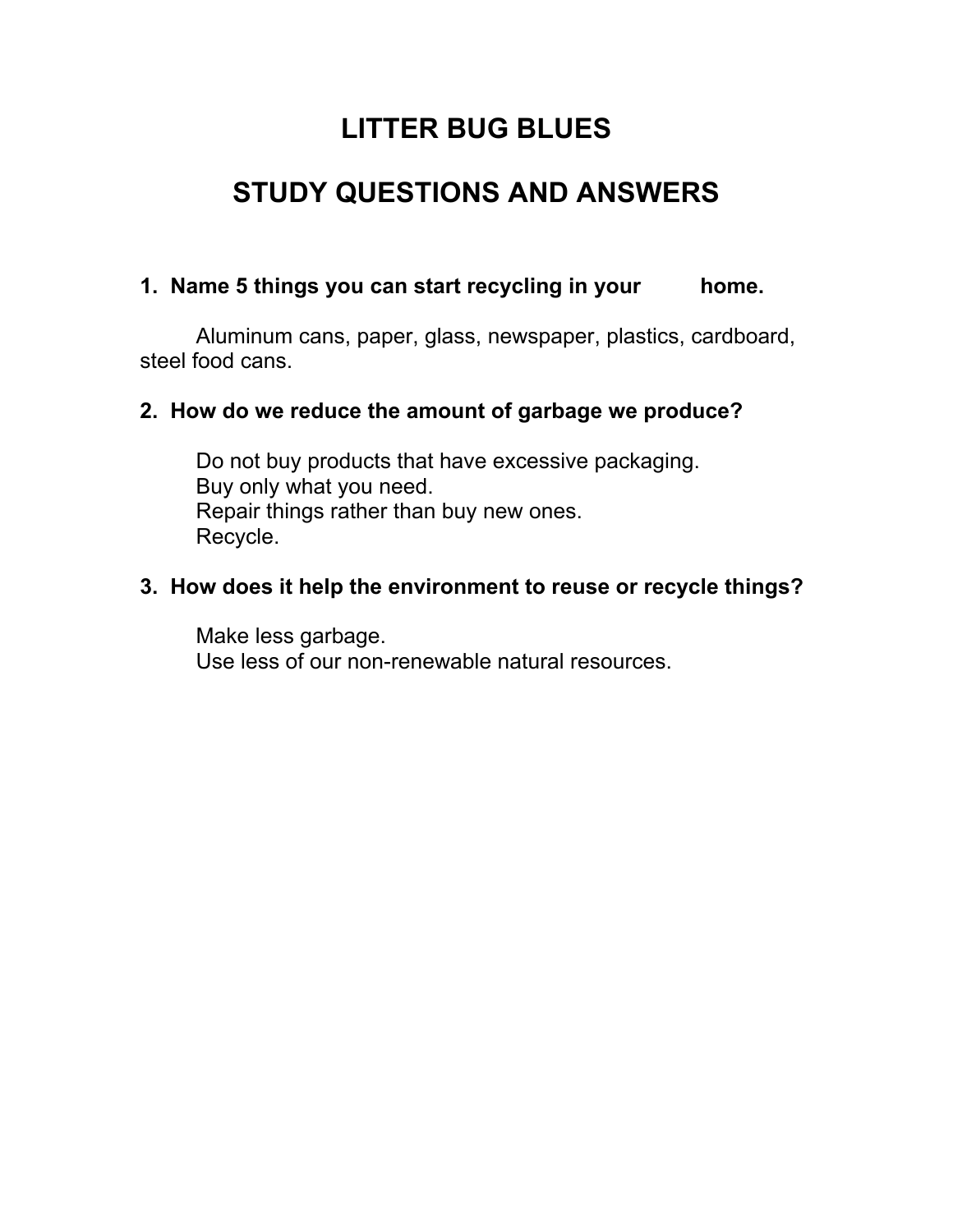### **SINKHOLES SHOULDN'T BE STINKHOLES**

# **STUDY QUESTIONS AND ANSWERS**

#### **1. Are there sinkholes in your area?**

 Yes, East Tennessee is in the heart of a limestone and karst topography.

#### **2. What types of wastes are being dumped in them?**

 Answers will depend on child's experience. Examples include old cars, appliances, household trash, etc.

#### **3. What diseases can people get from contaminated underground water?**

Diarrhea, cholera, poisoning.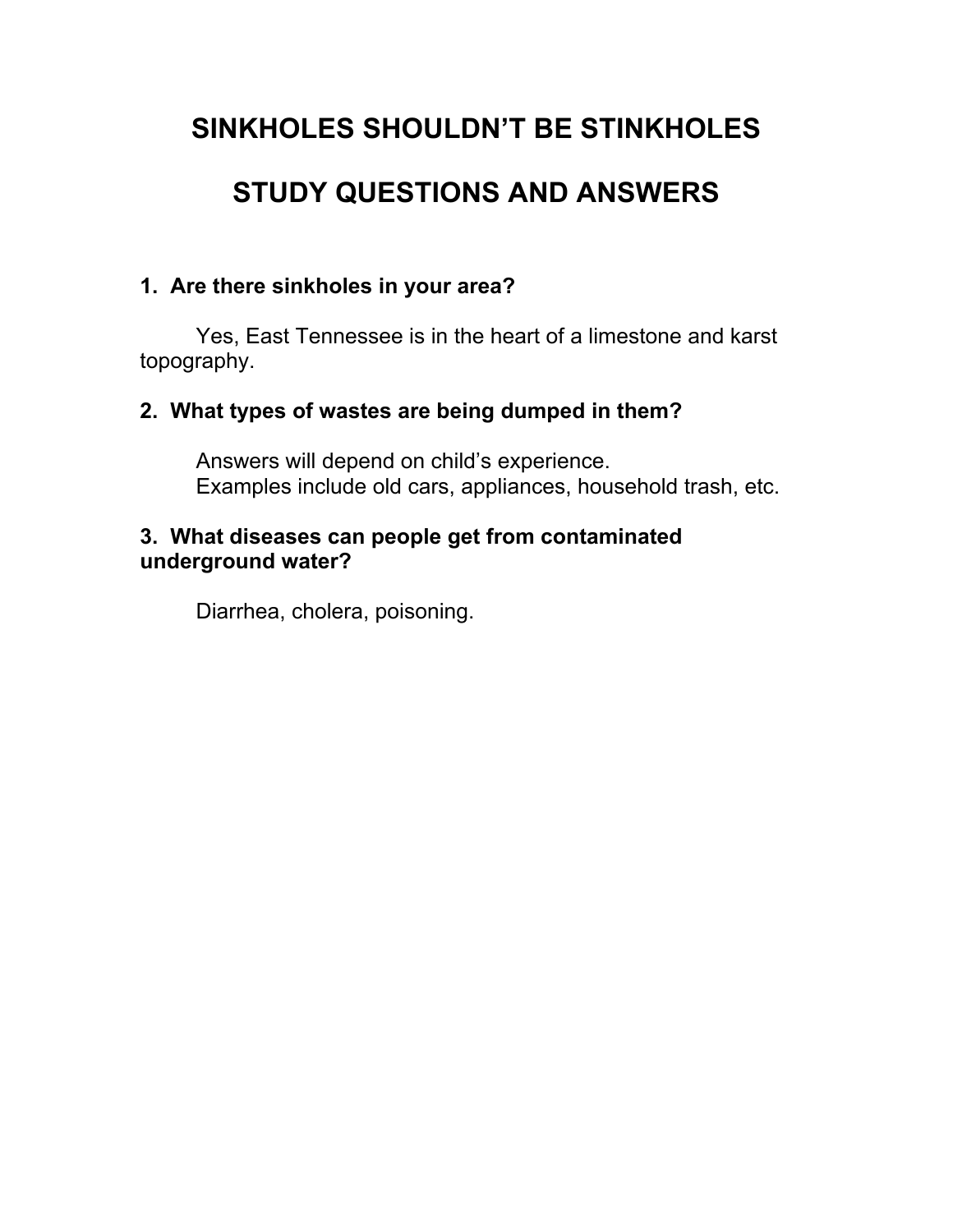# **LEAF LITTER LEGACY**

# **STUDY QUESTIONS AND ANSWERS**

#### **1. What happens to leaf litter after it decomposes?**

It turns into organic matter in the soil.

#### **2. Name 10 different uses of forest products.**

Pencils, furniture, paper, baseball bats, mulch, medicine, picture frames, houses, bridges, telephone poles, food, wildlife shelter, etc.

#### **3. Why are gullies and erosion problems hard to fix in forested areas?**

Because the land is usually very steep and inaccessible.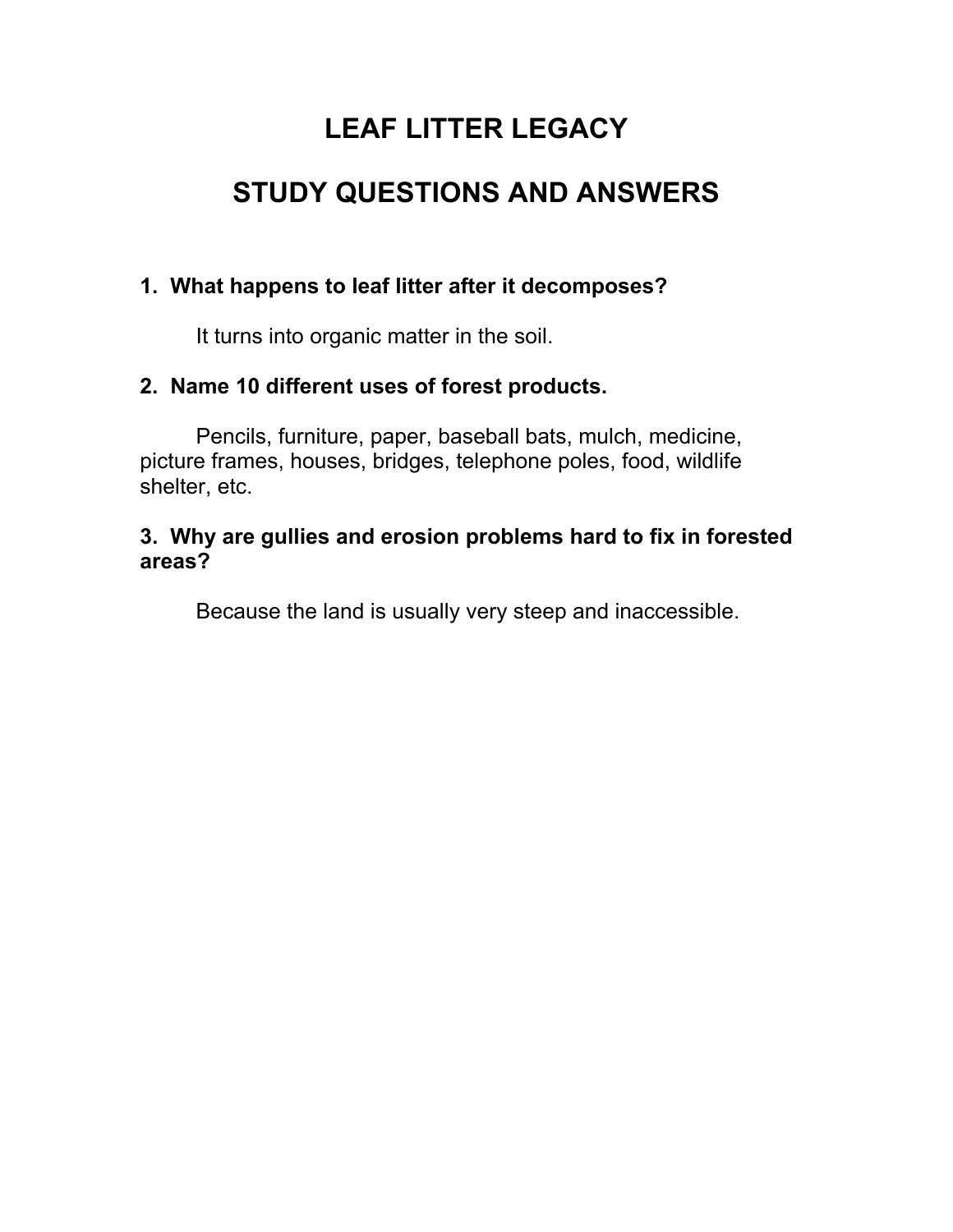### **WHERE DOES THE WASTE GO?**

### **STUDY QUESTIONS AND ANSWERS**

#### **1. Name 3 specific ways you can personally reduce the amount of trash you dispose of?**

 Recycle Buys products with less packaging Repair things

#### **2. What does rain turn into when it flows through older landfills? Why must it be controlled?**

Leachate. It is toxic.

#### **3. Why is it important to protect groundwater?**

To maintain a safe drinking water supply. Because it is the right thing to do.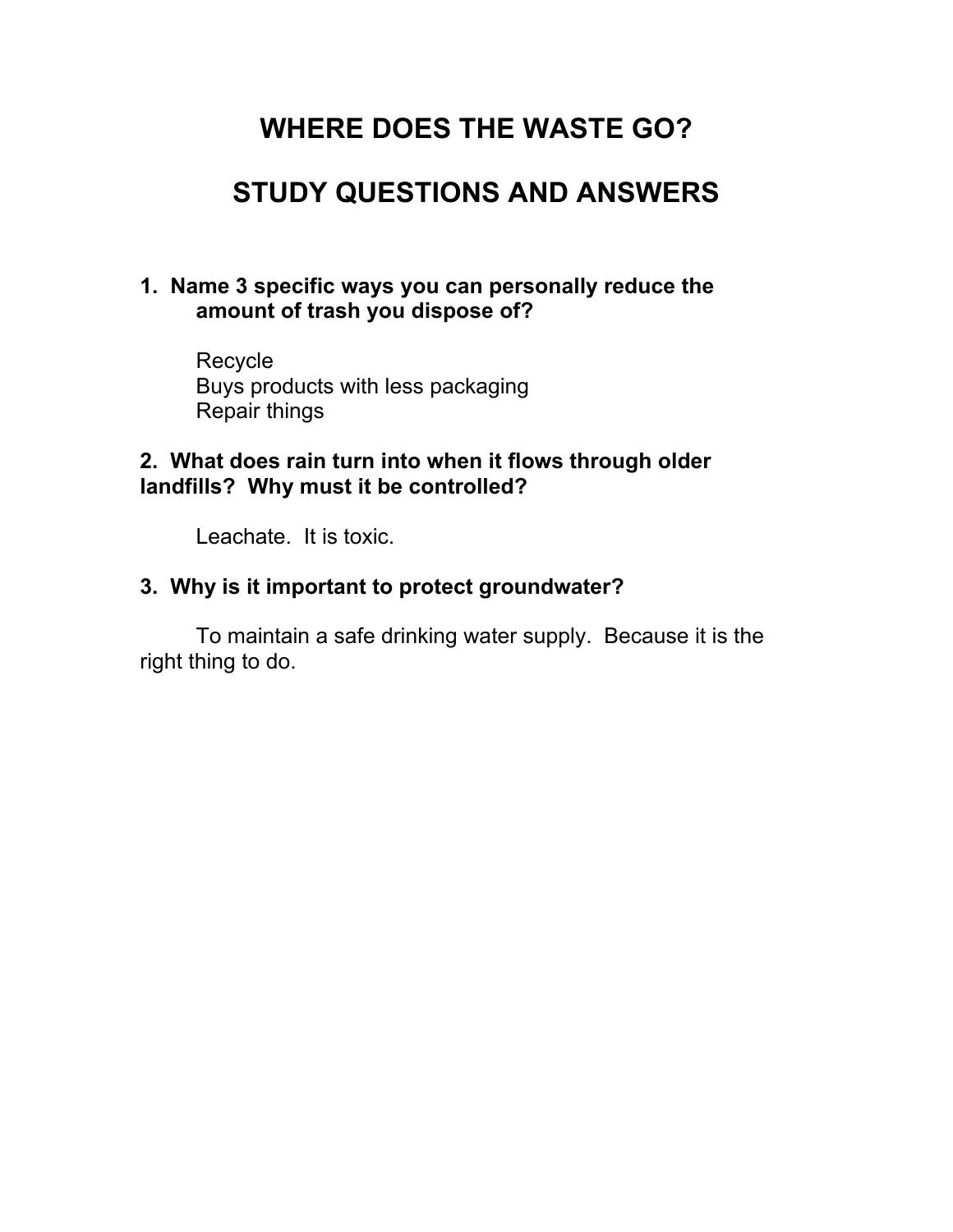### **MONEY TREE**

## **STUDY QUESTIONS AND ANSWERS**

#### **1. Why do trees grow straight up even when they are on a mountain?**

Gravity.

#### **2. What is the Tennessee state tree?**

Tulip poplar.

#### **3. How can we improve our forested land and harvest it at the same time?**

Forest management.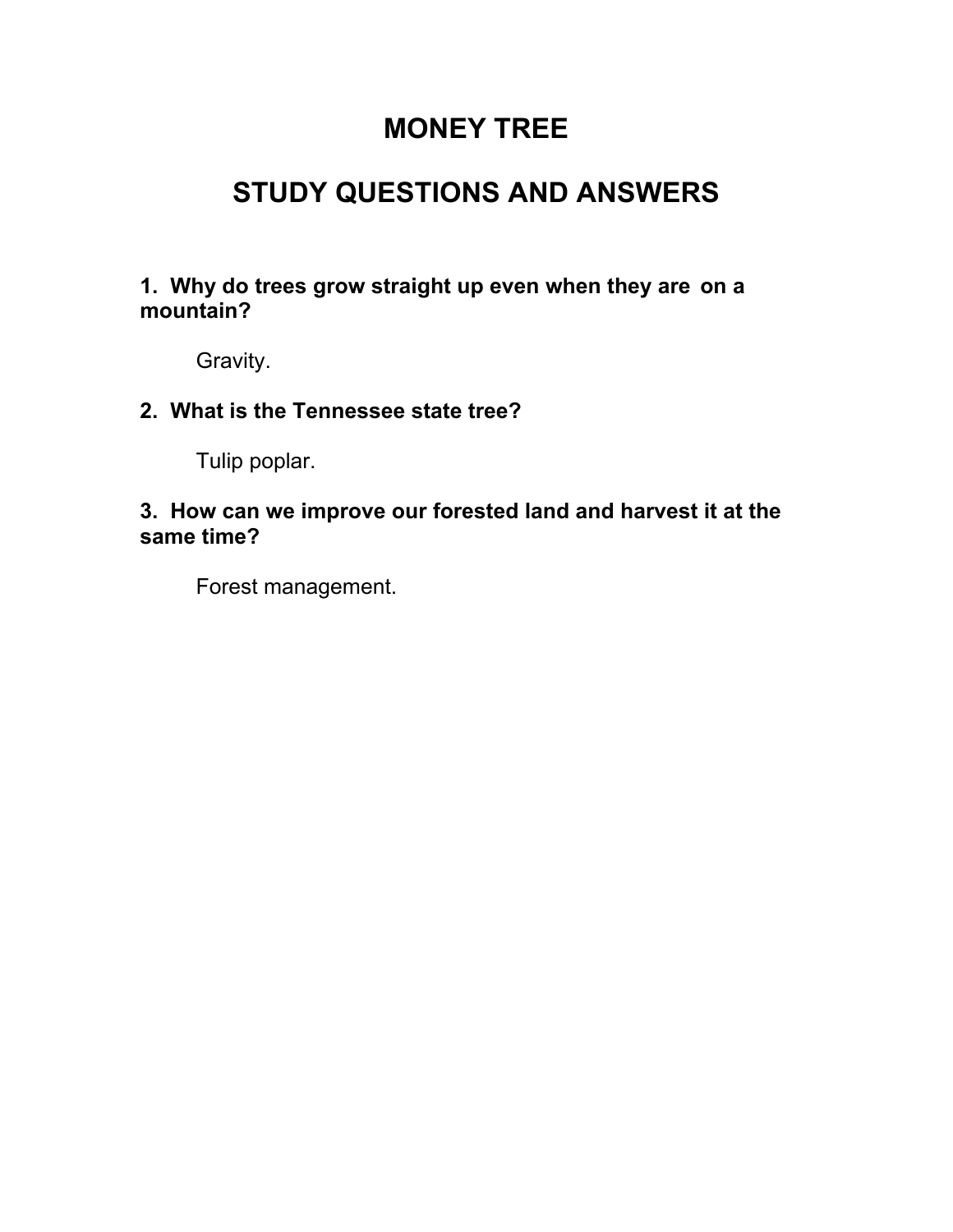### **SHOPPING GREEN**

# **STUDY QUESTIONS AND ANSWERS**

#### **1. What is "shopping green?"**

 Buying items that are safe for the environment or less damaging to it.

#### **2. What are some things to look for while pre-cycling?**

Has the item been recycled before? Can it be recycled? Is there excess packaging? Is it made using polluting processes?

#### **3. Why are these things important?**

 To save landfill space, to save natural resources, to protect the environment.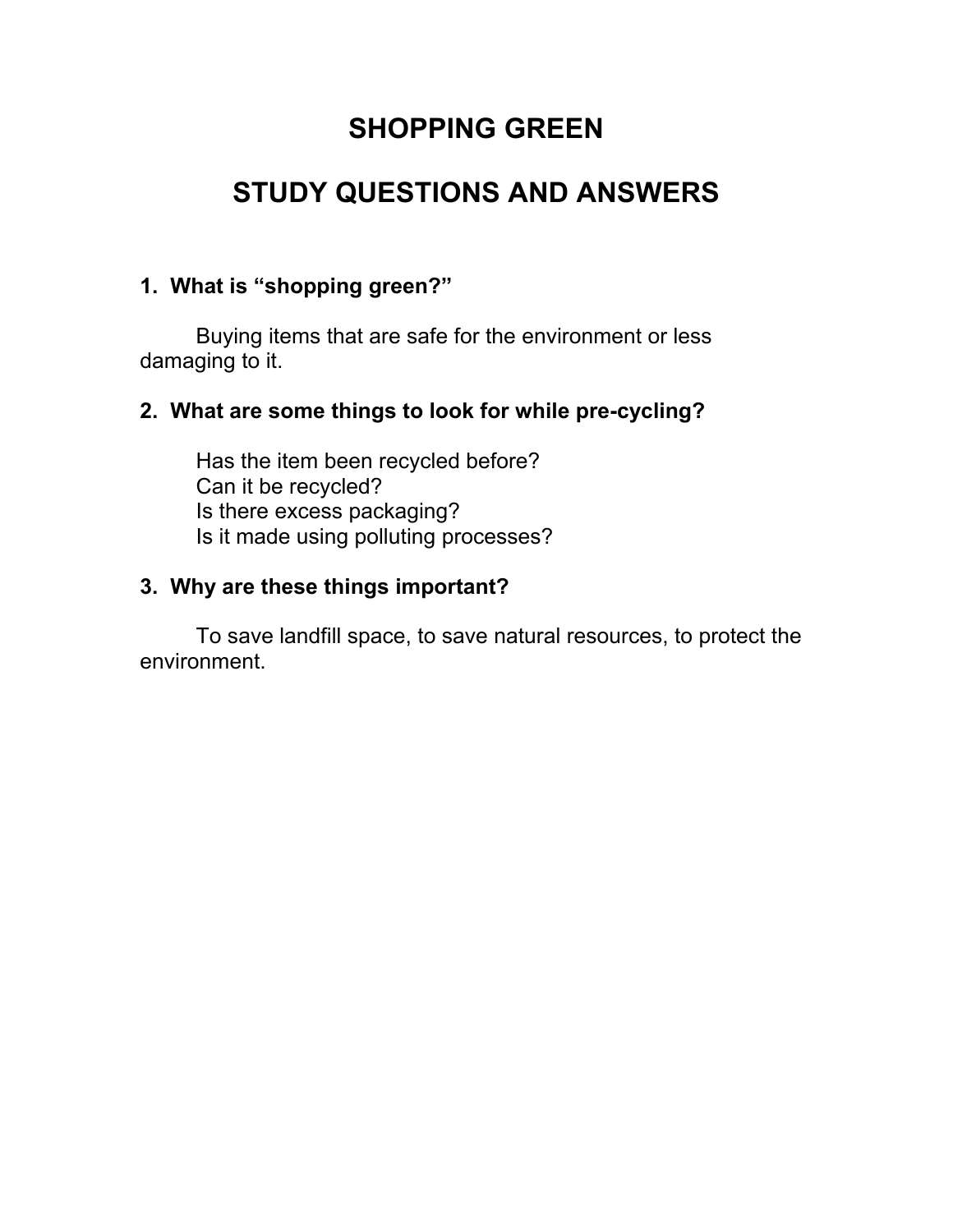## **ENVIRO IQ**

# **STUDY QUESTIONS AND ANSWERS**

#### **1. Name some common household items considered hazardous waste.**

Insect sprays, paint, oven cleaner, detergent, oil, weed killers.

#### **2. Name 5 occupations associated with agriculture.**

Forestry, trucking, processors, grocery stores, farmer, agricultural extension agent, etc.

#### **3. Name 5 ways trees help the environment.**

Shade, oxygen, erosion control, beauty, wildlife, habitat, etc.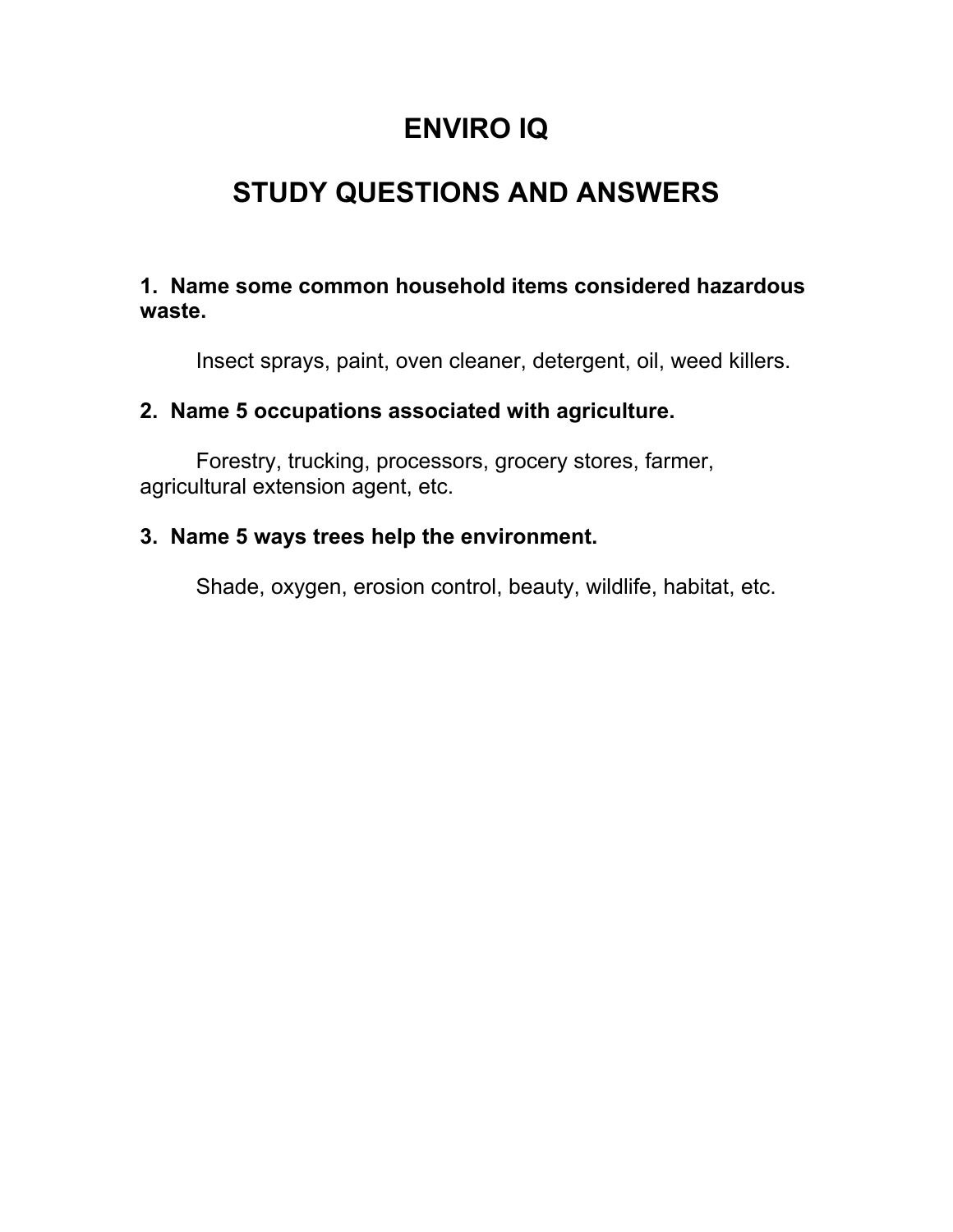### **READ A MAP YOU'LL NEVER BE LOST FOR LONG!**

### **STUDY QUESTIONS AND ANSWERS**

#### **1. Name some common maps you might use everyday.**

 Road maps, map of school, map of community, house plans, recreation maps, land use, state map, county maps, topographical maps (show land features, etc.)

#### **2. What else can you use a map for?**

Property lines, tax maps, land ownership, navigation, public lands, historical maps, tourism maps, geology, etc. A map can show just about anything.

#### **3. Where can you find maps?**

 A map store or agency that specializes in maps, TVA has map books, gas stations, county government, local agencies have land and property maps, chamber of commerce, etc.

#### **4. How do you find your way around on a map?**

Find your way around on a map always by first studying the legend to get the scale and see what symbols are used to represent features. Get your direction straight -- north, south, east or west.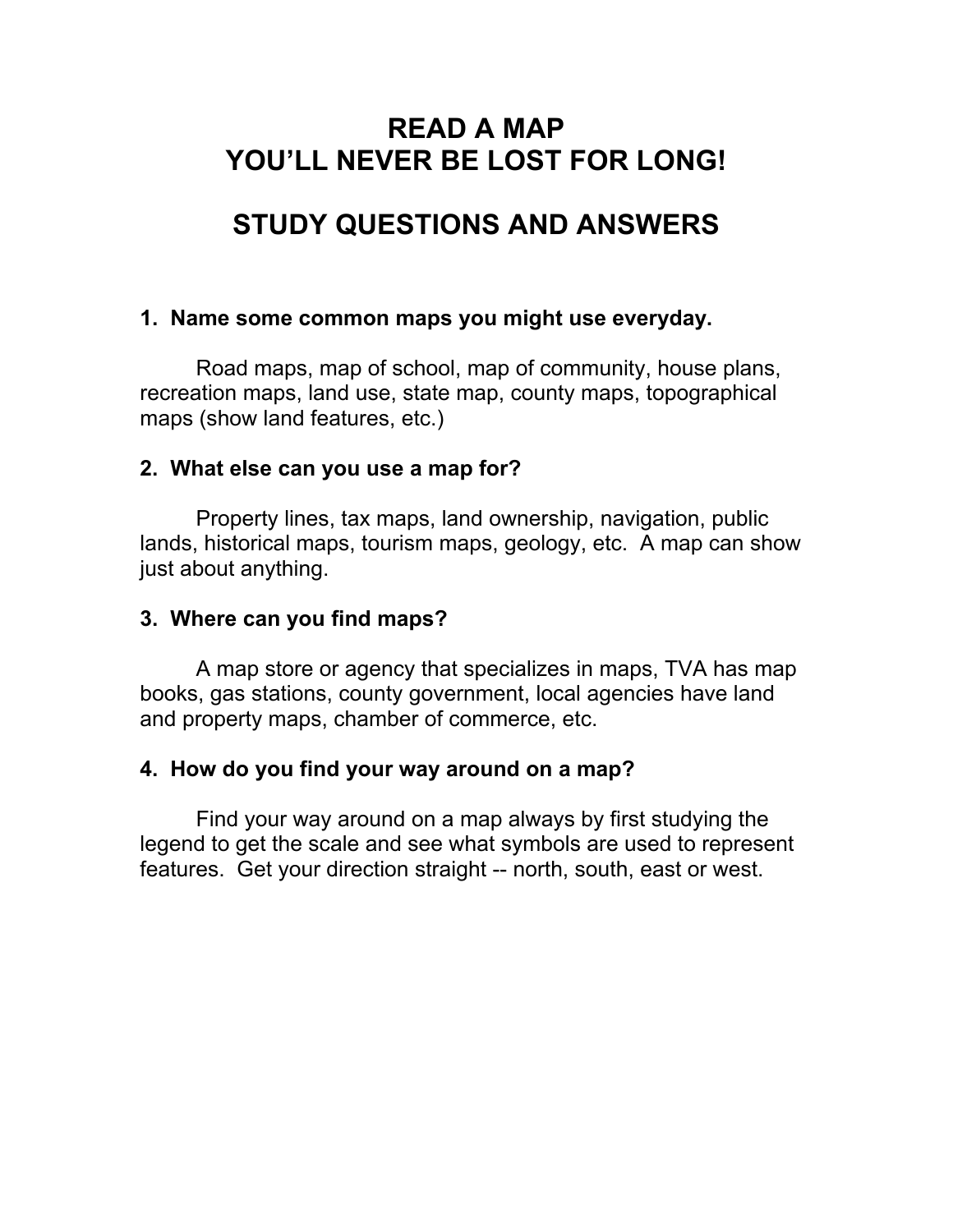# **THINK ABOUT IT**

# **STUDY QUESTIONS AND ANSWERS**

#### **1. What is an endangered species?**

 An animal that is in eminent danger of becoming extinct unless someone intervenes.

#### **2. Name 3 sources of nonpoint source pollution.**

 Sediment from farming and construction. Household sewage. Household oil dumped in water. Pesticides from farming.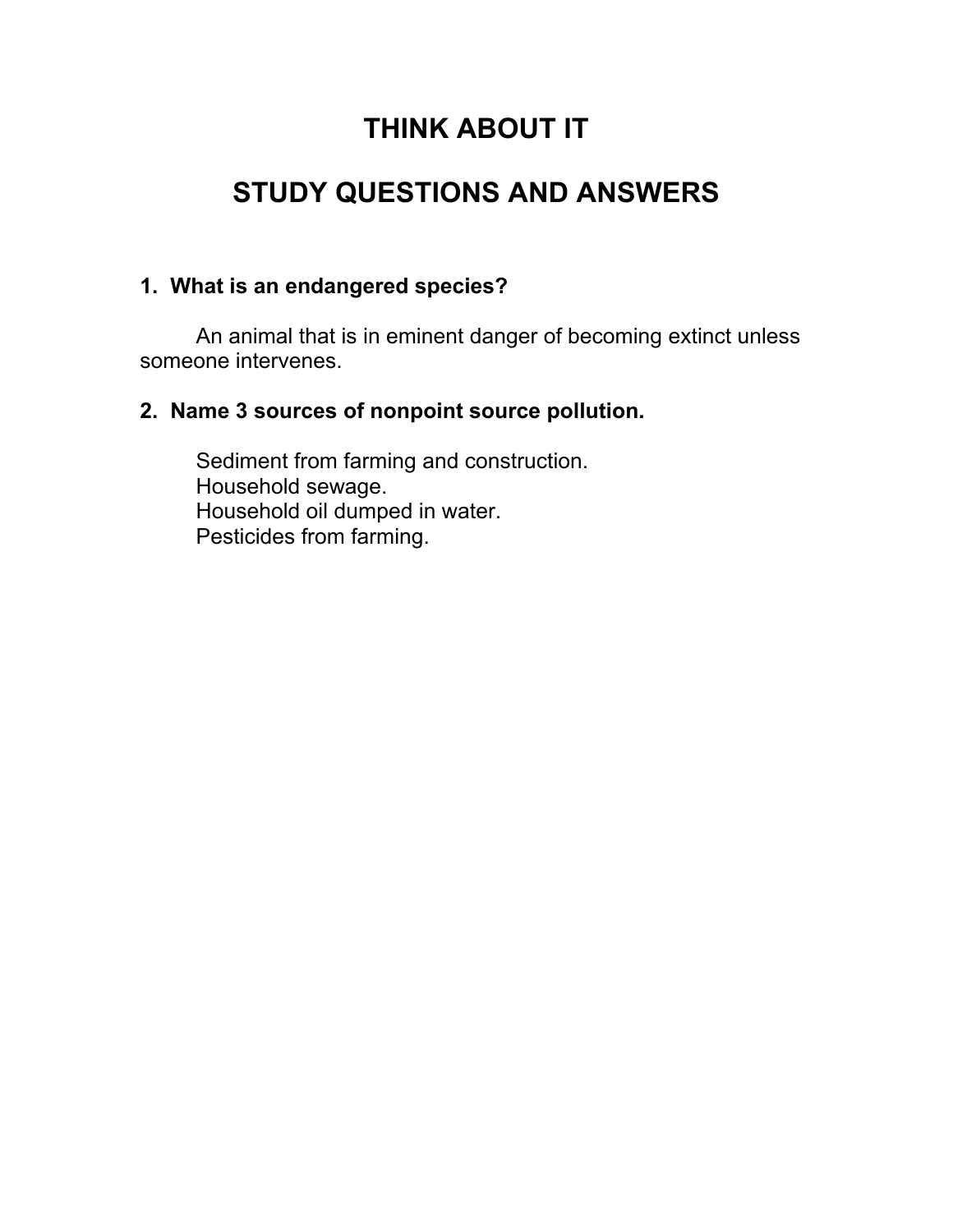### **NATURE COLLAGE**

# **STUDY QUESTIONS AND ANSWERS**

#### **1. Make up a name for each green used in your picture. What are your green names?**

Individual answers.

**2. Did you use different size leaves to create your art work?** 

Individual answers.

**3. Did you use different size leaves to create your art work?**

Individual answers.

#### **4. Name the leaves you used, including their color, shape and size.**

Individual answers.

#### **5. What can you do with your leaf art once you have made it?**

Stationery, ornaments, placemats, etc.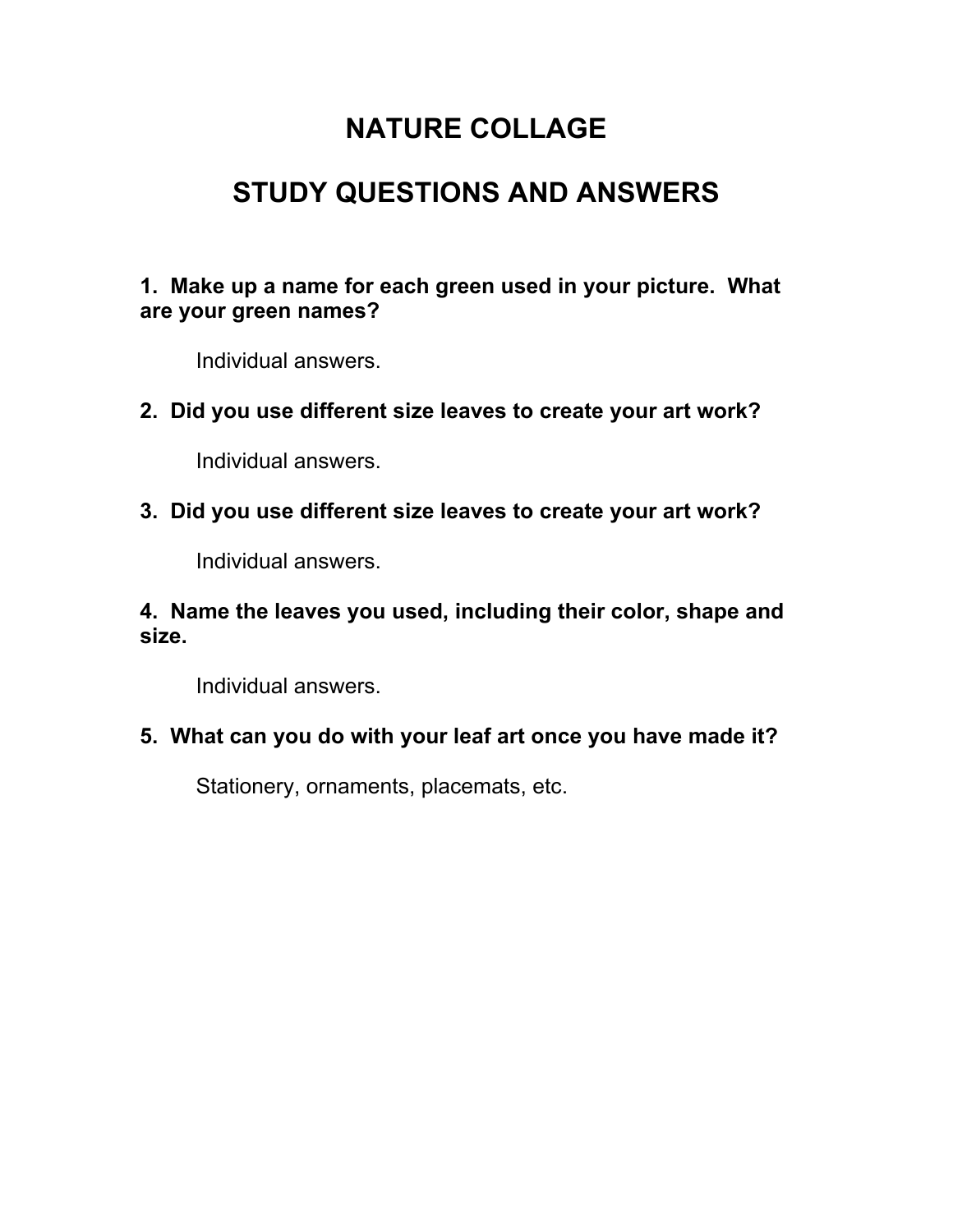### **WETLANDS**

# **STUDY QUESTIONS AND ANSWERS**

#### **1. Name 3 plants that grow in wetlands.**

Cattails, Rushes, Waterlilies, Willow tree, Sycamore tree, Cranberries.

#### **2. What are 3 names that we give wetlands?**

Marsh, bog, swamp

#### **3. Name 3 animals that live in wetlands.**

Snakes, Frogs, Salamanders, Turtles, Snails, Crayfish, Insects, Beaver, Song birds, Geese and many others.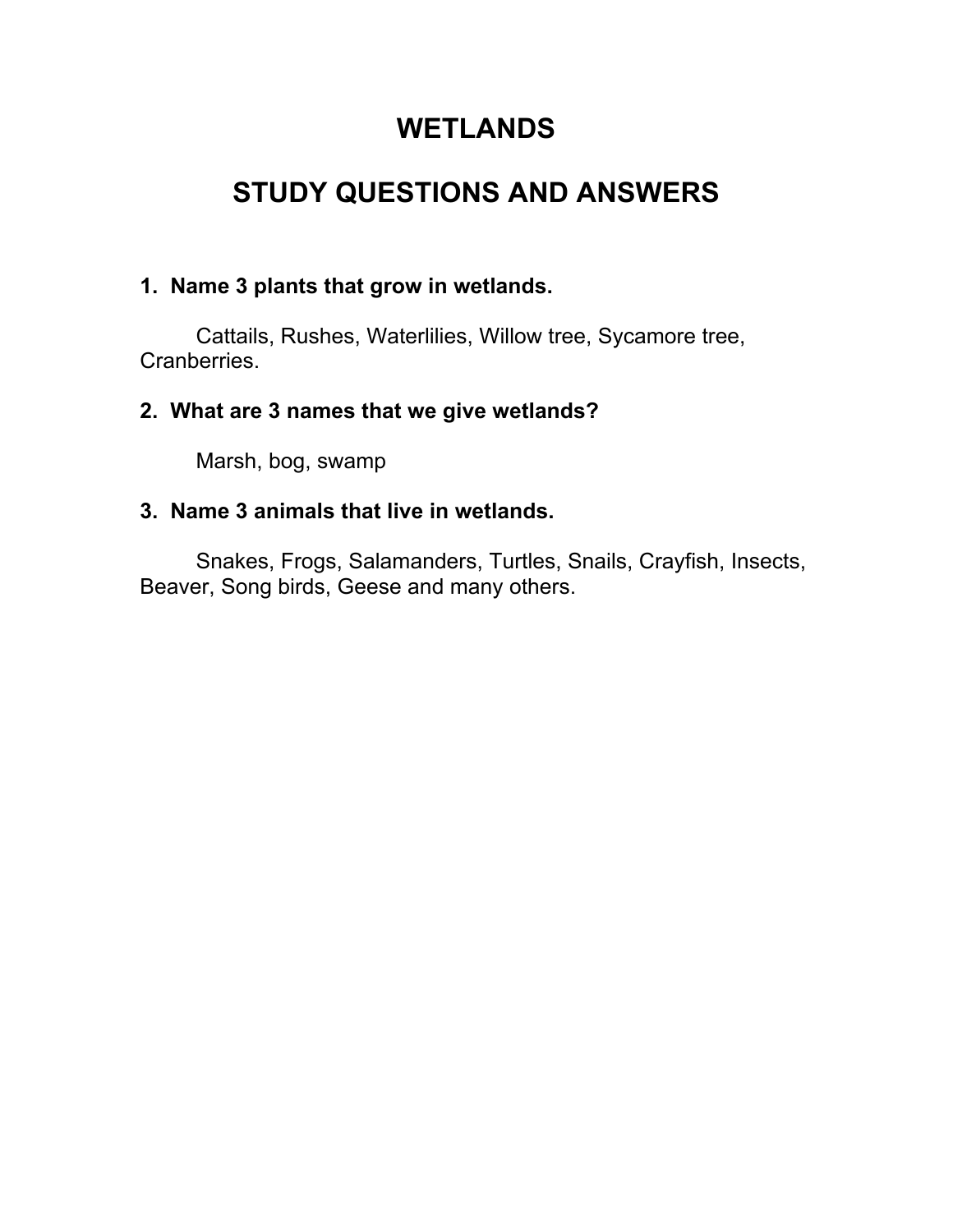## **PICNICS ARE FUN?**

# **STUDY QUESTIONS AND ANSWERS**

#### **1. List 5 major problems or negative impacts associated with recreational use of public lands.**

Litter/dumping, overcrowding, pollution, erosion, vandalism.

#### **2. What 3 major things do TVA dams provide for the public?**

Electricity, flood control, public lands.

#### **3. List 4 activities you can do on public lands.**

Fish, hunt, swim, ski, camp, hike, picnic, boat

#### **4. Recreational use of TVA's reservoirs and rivers has contributed to the economic growth of the area. Name types of businesses that support the recreational needs of people in this area.**

Commercial marinas, bait and tackle shops, campgrounds, boat sales, retail stores that sell fishing and boating supplies, etc.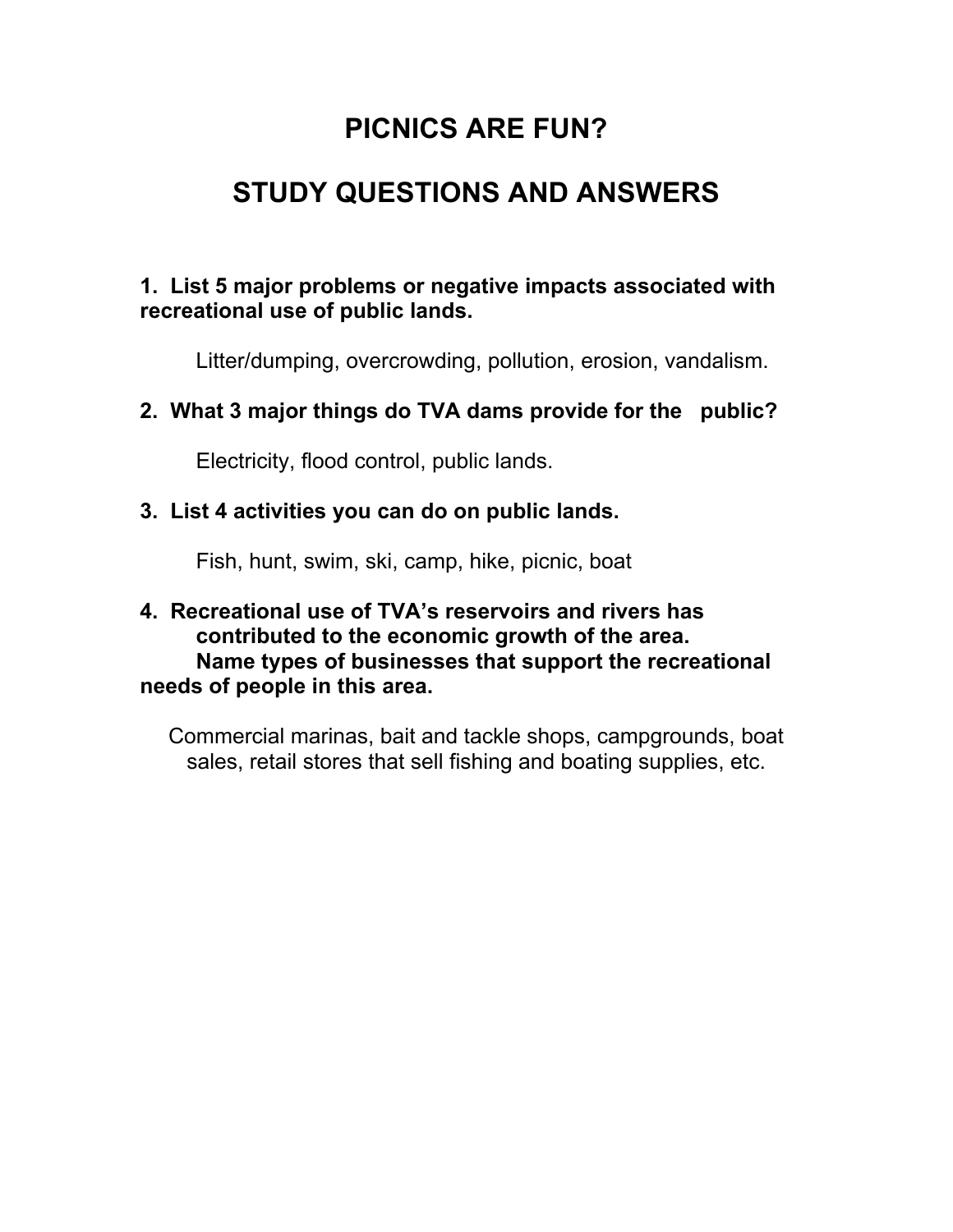# **HOUSEHOLD HAZARDOUS WASTE STUDY QUESTIONS AND ANSWERS**

#### **1. How can I buy products that are least hazardous?**

By reading the signal words on the label you can evaluate the potential risk that a product poses. No signal word means that the product is not hazardous. If there are non-hazardous products available you should choose the one that has the lowest risk – that would be Caution, followed by Warning, and Danger and Toxic being the least desirable options.

#### **2. Why is it important to follow the directions on the label?**

Following the directions allows you to avoid any unnecessary dangers. A product may be dangerous to your health if the concentrations are very high. Therefore, using the product in a well ventilated area will substantially lower your risk of becoming ill. Other products may be extremely flammable, in which case, excessive heat or open flame may cause the product to ignite spontaneously.

#### **3. Why should these materials be disposed of properly when they are no longer useful?**

Hazardous household products can contaminate the air, water, and soil that they touch if they are simply thrown away with your regular household garbage. Products that are toxic, reactive, ignitable, or corrosive should be stored safely until your county hosts a household hazardous waste roundup. The materials will be gathered by a company that can safely dispose of the materials in a way that will not allow the hazardous constituents to reach the environment.